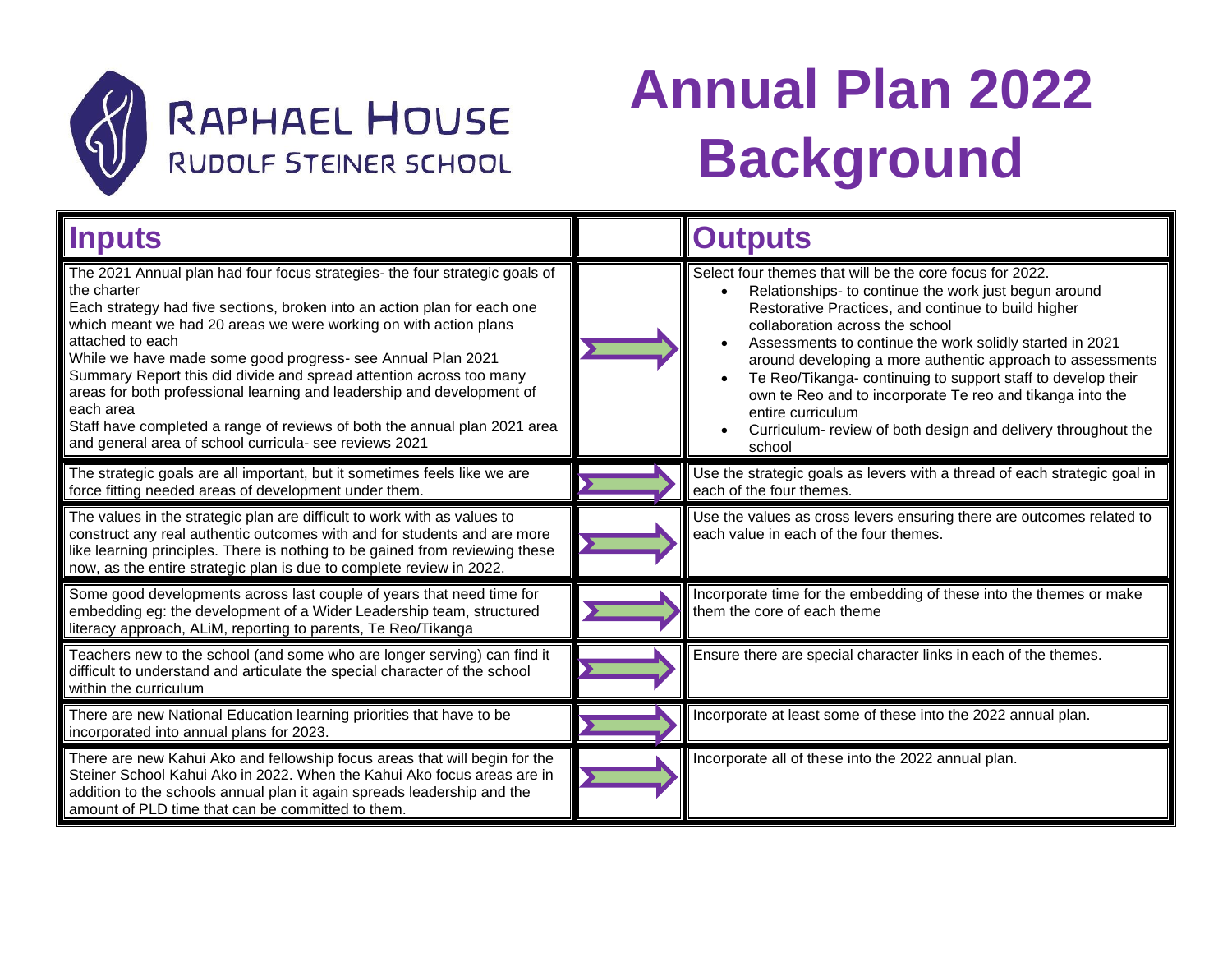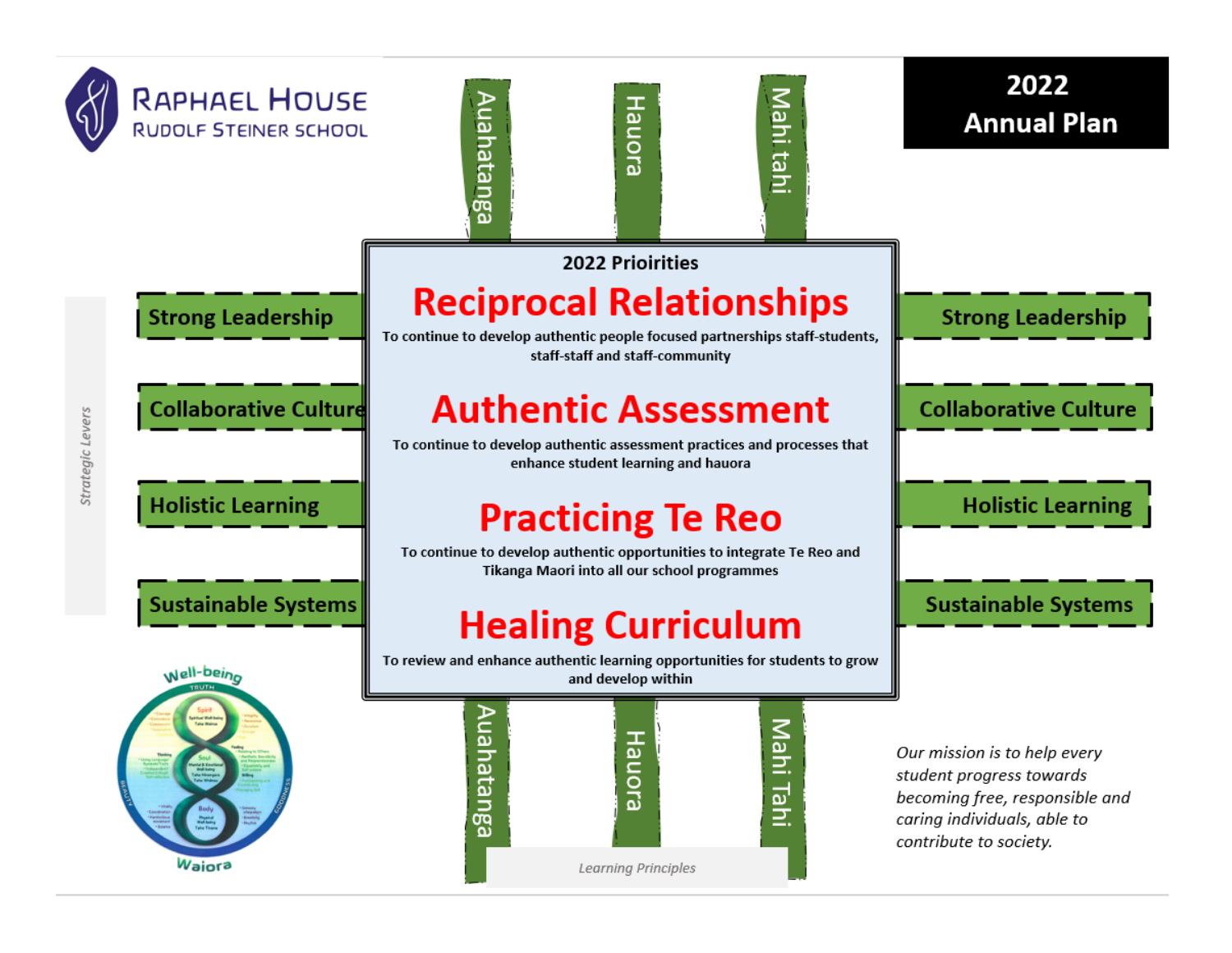

*NELP 1 Ensure places of learning are safe, inclusive, and free from discrimination* 

Priority Area:

#### Goal:

### **Reciprocal Relationships**

### **To continue to develop authentic people focused partnerships staffstudents, staff-staff and staff-community**

#### Background

*A leadership group began looking at restorative practices in 2021. Some PLD was planned for the staff Development days scheduled in August that were cancelled due to lockdown. Relationships are at the core of restorative practices; positive relationships are needed to have something to restore to. There needs to be some background work completed as far as expectations and boundaries and procedures around behaviours as well as some clear work in relating these procedures to the special character of the school this needs to be a core focus of the next two years. In addition, staff report feeling quite 'siloed' in their own areas of the school and active authentic opportunities for collarboative pratccie ened to be established and extended.*

### **Outcomes**

• Strengthen and build on teachers' capacity to use restorative practices (Mahi Tahi)

*Lack of collaboration spaces and people siloed practice Diviions in community ened healing*

- All staff feel supported and connected (Hauora)
- Clearer and more frequent connections between Kindergarten, Lower School and Upper School (Hauora, Mahi Tahi)
- A flexible timetable with opportunities for collaboration is developed (Auahatanga)
- The scope of design and delivery of curriculum is widened to include opportunities for collaborative practice (Auahatanga, Mahi Tahi)

|                                                                                                                                                                                                                                                                                                                                                                                                                                                                                               | Leadership            | Continuation of a strategic guiding group for Restorative Practices with representation from all three areas of the school                                                                                                                                                                                                                                                    |
|-----------------------------------------------------------------------------------------------------------------------------------------------------------------------------------------------------------------------------------------------------------------------------------------------------------------------------------------------------------------------------------------------------------------------------------------------------------------------------------------------|-----------------------|-------------------------------------------------------------------------------------------------------------------------------------------------------------------------------------------------------------------------------------------------------------------------------------------------------------------------------------------------------------------------------|
| A                                                                                                                                                                                                                                                                                                                                                                                                                                                                                             |                       | and time to collaborate on strategy each term. (Resourcing: Release costs-PLD Budget)                                                                                                                                                                                                                                                                                         |
|                                                                                                                                                                                                                                                                                                                                                                                                                                                                                               | Collaborative culture | Release schedules created to allow visiting of other teacher's classes and lessons regularly (Resourcing: Release costs-PLD<br>Budget)                                                                                                                                                                                                                                        |
|                                                                                                                                                                                                                                                                                                                                                                                                                                                                                               |                       | Induction time, and then ongoing PLD time dedicated to exploring the connections between curriculum in different classes                                                                                                                                                                                                                                                      |
|                                                                                                                                                                                                                                                                                                                                                                                                                                                                                               |                       | to create possibilities for connection and collaboration (Resourcing: PLD- Time allocation, bring meeting times concnurrent)                                                                                                                                                                                                                                                  |
|                                                                                                                                                                                                                                                                                                                                                                                                                                                                                               |                       | Timetabling to allow for shared ownership of Main Lessons and class groups in the upper school (Resourcing: Timetable Time)                                                                                                                                                                                                                                                   |
| N                                                                                                                                                                                                                                                                                                                                                                                                                                                                                             |                       | *Join fellow Steiner teaching colleagues in termly online forums- class teachers (LS) and Subject teachers (US) (Resourcing:<br>Week 4 each term meeting time dedication                                                                                                                                                                                                      |
| S                                                                                                                                                                                                                                                                                                                                                                                                                                                                                             |                       | Active participation in HS Clusters programme (Resourcing: Release costs-PLD Budget)                                                                                                                                                                                                                                                                                          |
|                                                                                                                                                                                                                                                                                                                                                                                                                                                                                               | Holistic learning     | Development of key capacities in all programmes (Resourcing: PLD Time, Release for Steiner experienced teachers to assist other teachers)                                                                                                                                                                                                                                     |
|                                                                                                                                                                                                                                                                                                                                                                                                                                                                                               | Sustainable systems   | Time allocated in hui/PLD schedule for collaborative unpacking of behavioral expectations of students, and building an<br>ongoing understanding of restorative practice, including the review/creation of practices around schoolwide behaviours and<br>follow up (Resourcing: PLD Time, PLD budget- external support) include students in the development of these processes |
|                                                                                                                                                                                                                                                                                                                                                                                                                                                                                               |                       | *Develop a system of regular contributions from all staff to community communications highlighting the positive work of the                                                                                                                                                                                                                                                   |
|                                                                                                                                                                                                                                                                                                                                                                                                                                                                                               |                       | school and highlighting special character links in learning (Resourcing: Administrative oversight)                                                                                                                                                                                                                                                                            |
|                                                                                                                                                                                                                                                                                                                                                                                                                                                                                               |                       | Online access and storage, migration to one drive (Resourcing: PLD Time)                                                                                                                                                                                                                                                                                                      |
| <b>Special Character Notes</b>                                                                                                                                                                                                                                                                                                                                                                                                                                                                |                       |                                                                                                                                                                                                                                                                                                                                                                               |
| The Steiner Waldorf classroom is a seen as a model for community, with a strong emphasis on social awareness and cohesion, with children learning and helping each other<br>though shared experience. Rhythm is fundamental to the health of the human being. The quality of each day, the progression of each week, the passing of the seasons. Teachers<br>strive to provide structure and rhythm by creating times of 'breathing' and 'breathing out.' * indicates an action related to SC |                       |                                                                                                                                                                                                                                                                                                                                                                               |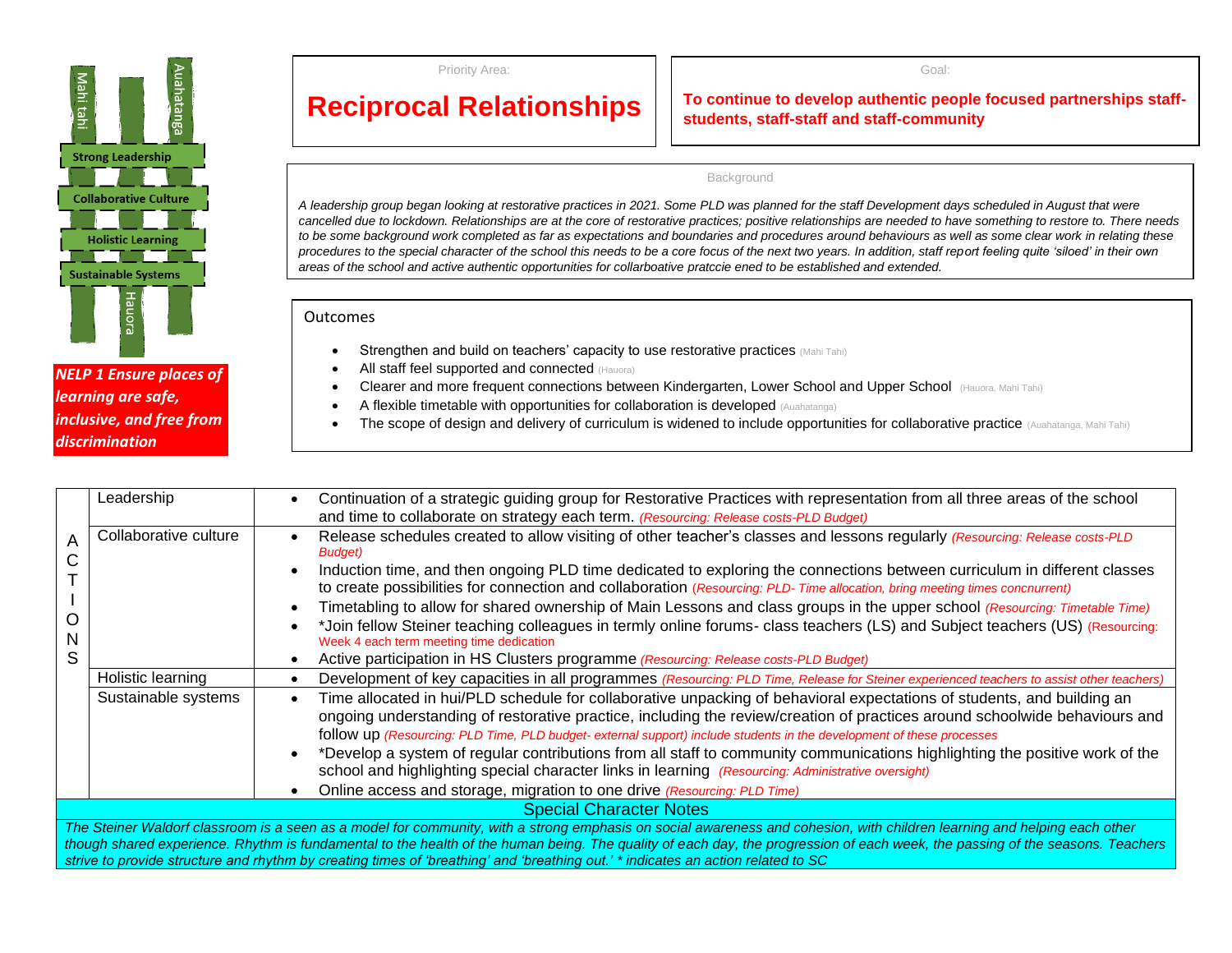

### *NELP 2 Have high aspirations for all learners and support these by partnering with whanau*

Priority Area:

### **Authentic Assessments**

**To continue to develop authentic assessment practices and process that enhance student learning and hauora** 

### Background

*The development of a more narrative and formative approach to assessment has had a good beginning in 2021, driven by a small teamspecifically but not exclusively Kahui Ako Within School teachers. A narrative approach recognizing the importance of the whole child has been taken, which fits well within the broader special character. This team created a 3-year vision and will need to keep working towards this vision over the next two years, with strong professional learning and support needed for teaching staff to progress the change of approach.* 

*Research shows….lockdown experience showed the ened to differentiate lesson delivery and assessment in order to enable different types of* **Outcomes** 

- The purpose of assessment is explored and redefined, in line with our school curriculum (Hauora)
- A school-wide assessment overview in place and followed (Hauora)
- Collaborative approach between all staff for recording and reporting progress (Mahi Tahi)
- Learning snapshots are a primary method of tracking student progress (Lower school) (Auahatanga)
- **The range of modes of assessment is extended (Upper School) (Auahatanga)**

*Kahui Ako Focus: Formative Assessment*

|                                                                                                                                                                             | Leadership            | Continuation of a strategic guiding group with representation from all three areas of the school and time to collaborate on<br>strategy each term. (Resourcing: Release costs-PLD Budget) Kahui Ajko links |
|-----------------------------------------------------------------------------------------------------------------------------------------------------------------------------|-----------------------|------------------------------------------------------------------------------------------------------------------------------------------------------------------------------------------------------------|
| A                                                                                                                                                                           |                       | Assessment overview is in place and reviewed each term                                                                                                                                                     |
| C                                                                                                                                                                           | Collaborative culture | *Child studies (Resourcing: PLD/Meeting Time)                                                                                                                                                              |
|                                                                                                                                                                             |                       | *Class studies (Resourcing: PLD/Meeting Time)                                                                                                                                                              |
|                                                                                                                                                                             |                       | Sharing of practice for recording and reporting (Resourcing: PLD Time, Release for coaches)                                                                                                                |
| O                                                                                                                                                                           | Holistic learning     | *Learning snapshots                                                                                                                                                                                        |
| N                                                                                                                                                                           |                       | *Formative practices                                                                                                                                                                                       |
| S                                                                                                                                                                           |                       | Differentiated assessments                                                                                                                                                                                 |
|                                                                                                                                                                             |                       | (Resourcing: Timetable Time)                                                                                                                                                                               |
|                                                                                                                                                                             | Sustainable systems   | Time allocated in hui/PLD schedule for Assessment collaboration and development (Resourcing: PLD Time)                                                                                                     |
|                                                                                                                                                                             |                       | Online storage using one drive, migrate from network                                                                                                                                                       |
|                                                                                                                                                                             |                       |                                                                                                                                                                                                            |
| <b>Special Character Notes</b>                                                                                                                                              |                       |                                                                                                                                                                                                            |
| Observation should be the primary assessment tool in Steiner Waldorf schools. Summative assessment should be carefully selected. Testing should be undertaken in a way that |                       |                                                                                                                                                                                                            |
| minimizes anxiety, a sense of failure, or a perception of competitiveness. Every child is seen to be on a different learning continuum. * indicates an action related to SC |                       |                                                                                                                                                                                                            |

Goal: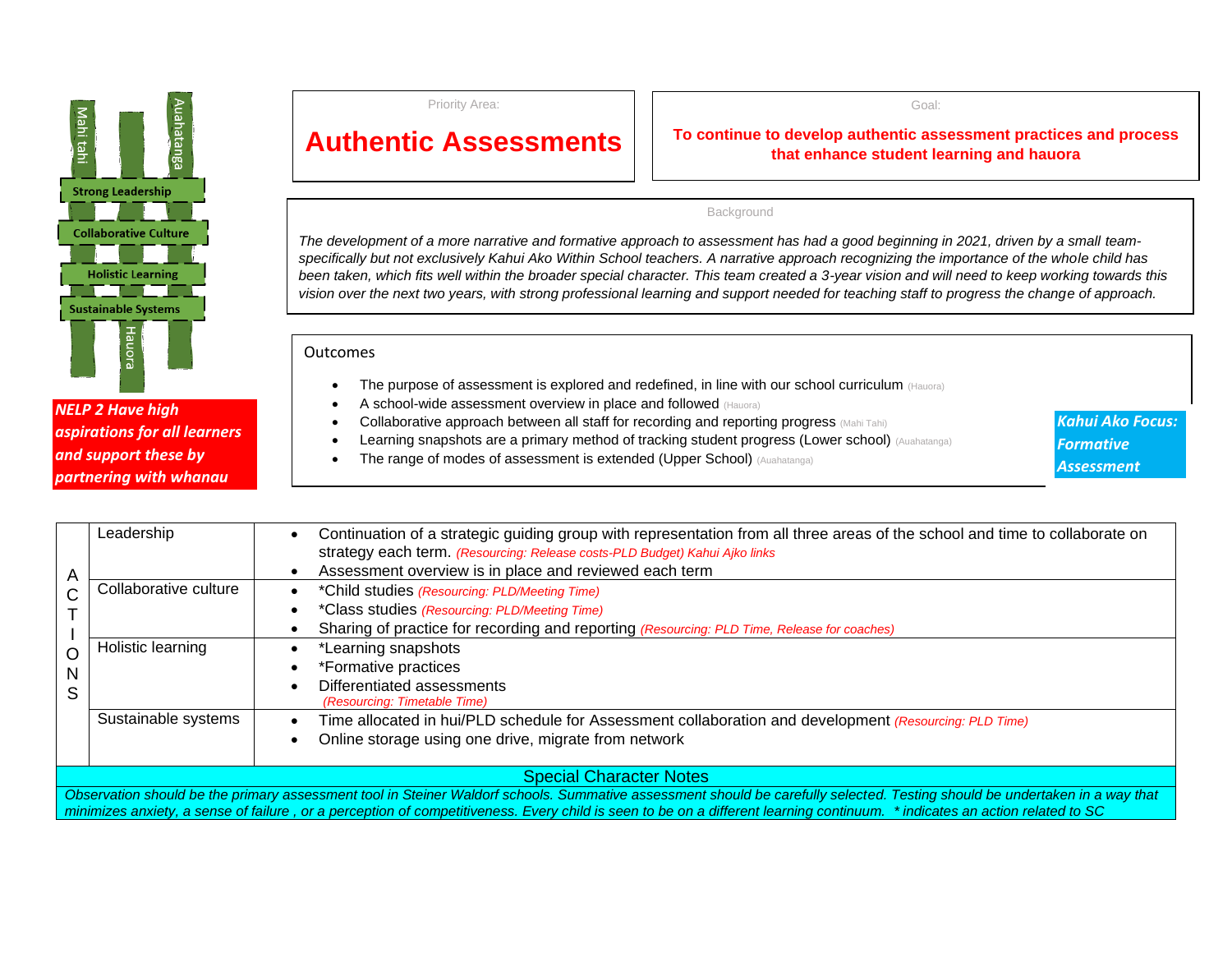| öυ<br>tahi |                              | ஜ |  |
|------------|------------------------------|---|--|
|            | <b>Strong Leadership</b>     |   |  |
|            |                              |   |  |
|            | <b>Collaborative Culture</b> |   |  |
|            |                              |   |  |
|            | <b>Holistic Learning</b>     |   |  |
|            |                              |   |  |
|            | <b>Sustainable Systems</b>   |   |  |
|            | Hauora                       |   |  |

*NELP 5 Meaningfully integrate Te Reo Maori and Tikanga Maori into everyday life*

Priority Area:

### **Practicing Te Reo**

**To continue to develop authentic opportunities to integrate Te Reo and Tikanga Maori into all our school programmes**

#### Background

*In 2021 we have been part of Kura Ahurea programme- a local iwi education implementation plan. which has increased our knowledge. LS have benefitted from in-class support from the Te Reo teacher. Karen. Class 8 and 9 taken separately. Integrated more into everyday school life- US kapahaka- Matariki festival, mihi whakatau in school time. US Some teachers availing themselves of external opportunities to increase their Te Reo. NELP teacher standard.*

### **Outcomes**

- Strengthen and build on teachers' capacity to integrate Te Ao Maori practices authentically into their curriculum (Mahi Tahi)
- A three-year plan is in pace to move all teacher practice to level 2 of the NZ curriculum- Te Reo Tipu Reo (Mahi Tahi)
- A strategic vision for Te Reo school wide is in place (Mahi Tahi)
- **Strengthen the relationship with Te Ra and especially their Te Reo programmes** (Mahi Tahi)
- Further develop po, haka and kapahaka in both Lower school and Upper school (Auahatanga)
- Introduce a noho marae into the EOTC programme (Hauora)

*Kahui Ako Focus: Cultural Responsiveness*

| A<br>N<br>S                                                                                                                                                                                                                                                                                                                                                             | Leadership            | Creation of a strategic guiding group with representation from all three areas of the school and time to collaborate on<br>strategy each term. (Resourcing: Release costs-PLD Budget)<br>Remain part of the Kura Ahurea local iwi implementation group (Resourcing: \$1000 annually plus staff release)                                                                                                                                                                                                                                                                                                                    |
|-------------------------------------------------------------------------------------------------------------------------------------------------------------------------------------------------------------------------------------------------------------------------------------------------------------------------------------------------------------------------|-----------------------|----------------------------------------------------------------------------------------------------------------------------------------------------------------------------------------------------------------------------------------------------------------------------------------------------------------------------------------------------------------------------------------------------------------------------------------------------------------------------------------------------------------------------------------------------------------------------------------------------------------------------|
|                                                                                                                                                                                                                                                                                                                                                                         | Collaborative culture | Clear links to Te Reo development in teaching staff coaching programme, along with acknowledgement of the individual<br>teacher responsibility to improve their level of Te Reo<br>Teaching in Lower school to continue alongside teacher in classes with class teachers expected to follow up between<br>specialist sessions each week (Resourcing: Staff Costs: over entitlement Teachers)<br>*Time created for specialist te Reo teacher to work alongside US teachers in main lesson delivery highlighting possible Te<br>Ao Maori links that could be integrated (Resourcing: Staff Costs: over entitlement Teachers) |
|                                                                                                                                                                                                                                                                                                                                                                         | Holistic learning     | *Time allocated in hui/PLD schedule for collaborative unpacking of NZ histories resources and ways to integrate these into<br>current programmes (Resourcing: PLD Time)<br>Continue and strengthen kapahaka in both Lower and Upper school (Resourcing: Timetable Time)                                                                                                                                                                                                                                                                                                                                                    |
|                                                                                                                                                                                                                                                                                                                                                                         | Sustainable systems   | Time allocated in hui/PLD schedule for Te Reo development (Resourcing: PLD Time)                                                                                                                                                                                                                                                                                                                                                                                                                                                                                                                                           |
| <b>Special Character Notes</b>                                                                                                                                                                                                                                                                                                                                          |                       |                                                                                                                                                                                                                                                                                                                                                                                                                                                                                                                                                                                                                            |
| Each Steiner school is autonomous and reflects the unique qualities of the culture and place in which it has developed. Steiner Waldorf schools in Aotearoa New Zealand strive to<br>imbue their curricula with the unique spirit and history of this land and its peoples. He Reo Puawai is a curriculum document for Steiner schools in the development of Te Reo and |                       |                                                                                                                                                                                                                                                                                                                                                                                                                                                                                                                                                                                                                            |

*should be known by all Steiner school staff. \* indicates an action related to SC*

Goal: